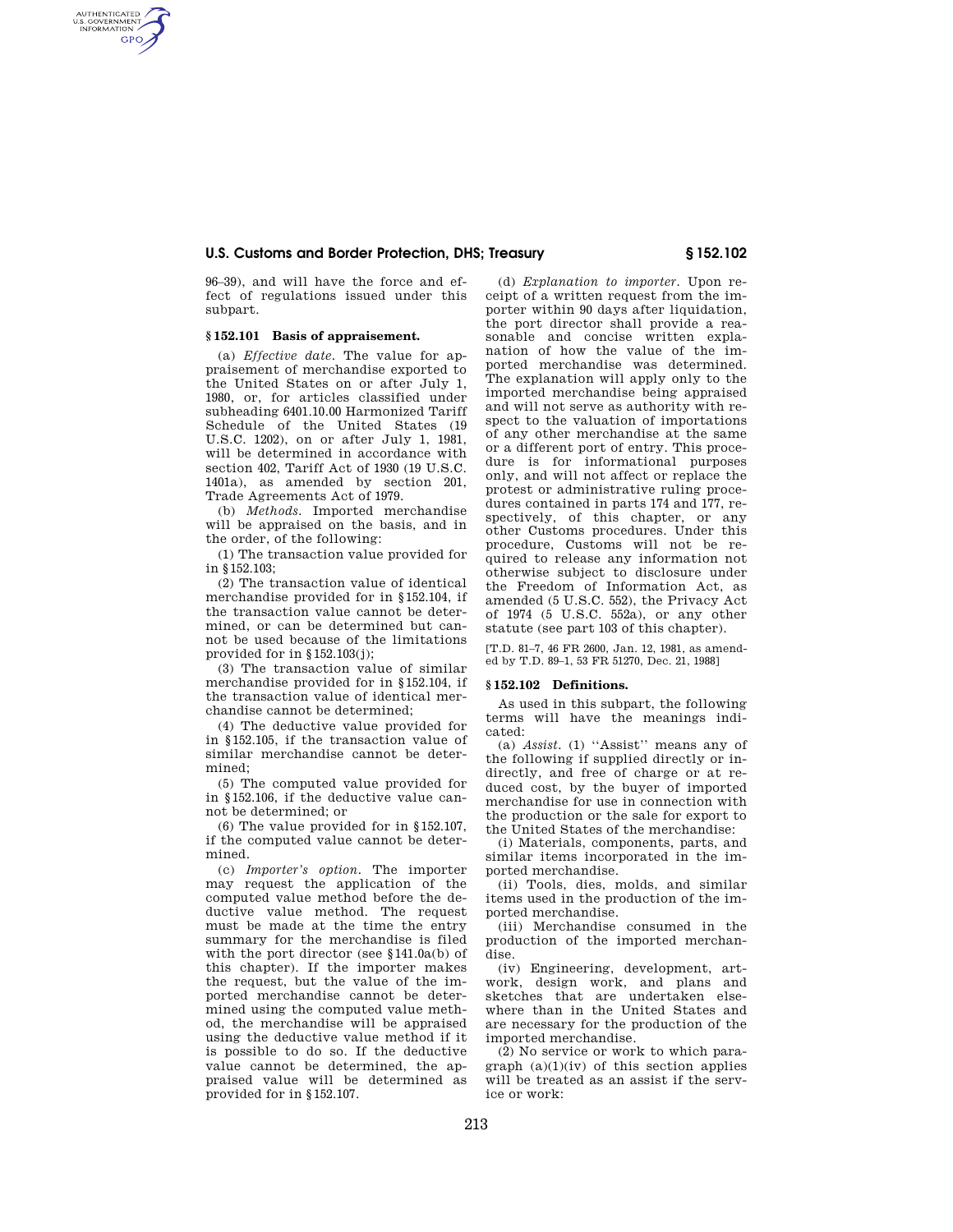(i) Is performed by an individual domiciled within the United States;

(ii) Is performed by that individual while acting as an employee or agent of the buyer of the imported merchandise; and

(iii) Is incidental to other engineering, development, artwork, design work, or plans or sketches that are undertaken within the United States.

(3) The following apply in determining the value of assists described in paragraph  $(a)(1)(iv)$  of this section:

(i) The value of an assist that is available in the public domain is the cost of obtaining copies of the assist.

(ii) If the production of an assist occurred in the United States and one or more foreign countries, the value of the assist is the value added outside the United States.

(iii) If the assist was purchased or leased by the buyer from an unrelated person, the value of the assist is the cost of the purchase or of the lease.

(b) *Commission.* ''Selling commission'' means any commission paid to the seller's agent, who is related to or controlled by, or works for or on behalf of, the manufacturer or the seller.

(c) *Generally accepted accounting principles.* (1) ''Generally accepted accounting principles'' refers to any generally recognized consensus or substantial authoritative support regarding:

(i) Which economic resources and obligations should be recorded as assets and liabilities;

(ii) Which changes in assets and liabilities should be recorded;

(iii) How the assets and liabilities and changes in them should be measured;

(iv) What information should be disclosed and how it should be disclosed; and

(v) Which financial statements should be prepared.

(2) The applicability of a particular set of generally accepted accounting principles will depend upon the basis on which the value of the imported merchandise is sought to be established, and the relevant country for the point in contention.

(3) Information submitted by an importer, buyer, or producer in regard to the appraisement of merchandise may not be rejected by Customs because of the accounting method by which that information was prepared, if the preparation was in accordance with generally accepted accounting principles.

(d) *Identical merchandise.* ''Identical merchandise'' means merchandise identical in all respects to, and produced in the same country and by the same person as, the merchandise being appraised. If identical merchandise cannot be found (or for purposes of related buyer and seller transactions (see  $$152.103 (j)(2)(i)(A))$  regardless of whether identical merchandise can be found), merchandise identical in all respects to, and produced in the same country as, but not produced by the same person as, the merchandise being appraised, may be treated as ''identical merchandise''. ''Identical merchandise'' does not include merchandise that incorporates or reflects any engineering, development, artwork, design work, or plan or sketch supplied free or at reduced cost by the buyer of the merchandise for use in connection with the production or sale for export to the United States of the merchandise, and is not an assist because undertaken within the United States.

(e) *Packing costs.* ''Packing costs'' means the cost of all containers (exclusive of instruments of international traffic) and coverings of whatever nature and of packing, whether for labor or materials, used in placing merchandise in condition, packed ready for shipment to the United States.

(f) *Price actually paid or payable.*  ''Price actually paid or payable'' means the total payment (whether direct or indirect, and exclusive of any charges, costs, or expenses incurred for transportation, insurance, and related services incident to the international shipment of the merchandise from the country of exportation to the place of importation in the United States) made, or to be made, for imported merchandise by the buyer to, or for the benefit of, the seller.

(g) *Related persons.* ''Related persons'' means: (1) Members of the same family, including brothers and sisters (whether by whole or half blood), spouse, ancestors, and lineal descendants.

(2) Any officer or director of an organization, and that organization.